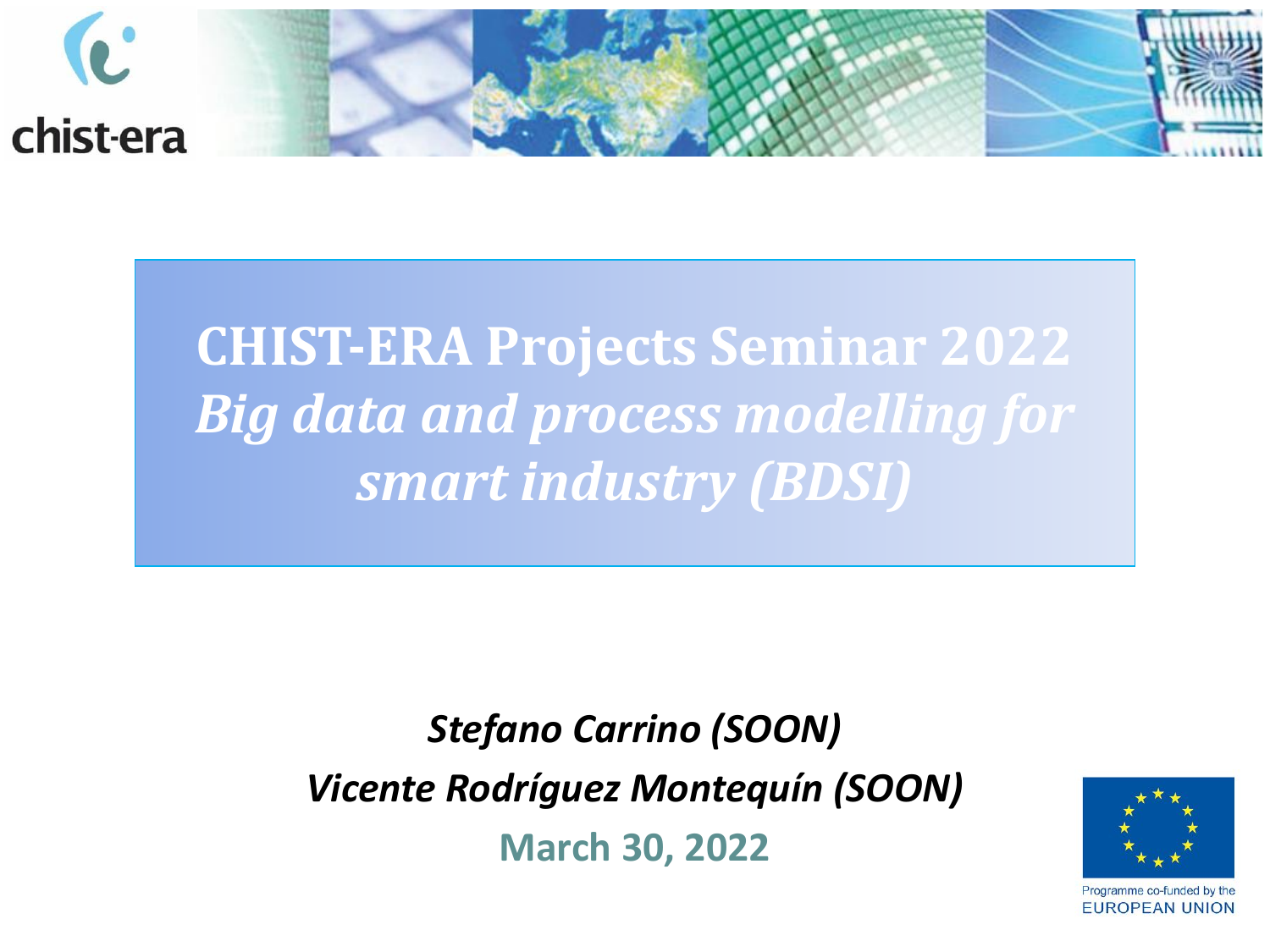

## Introduction: Projects of the Topic

#### **Big data and process modelling for smart industry (BDSI)**

- ❖ FIREMAN *Predictive maintenance in industrial processes empowered by IoT connectivity and Machine Learning*
- ❖ PACMEL *Process-aware Analytics Support based on Conceptual Models for Event Logs*: process mining, time series analysis, integration of heterogeneous data sources, integration of domain knowledge
- ❖ RadioSense *Passive sensing for robotic-assisted collaborative industrial spaces*: EM modelling, device-free radio sensing, human-machine interfaces, distributed and federated machine learning
- ❖ SOON *Social Network of Machines* smart maintenance for Industry 4.0, multi-agent solutions



*Most of the projects of the Call 2017 are already finished.*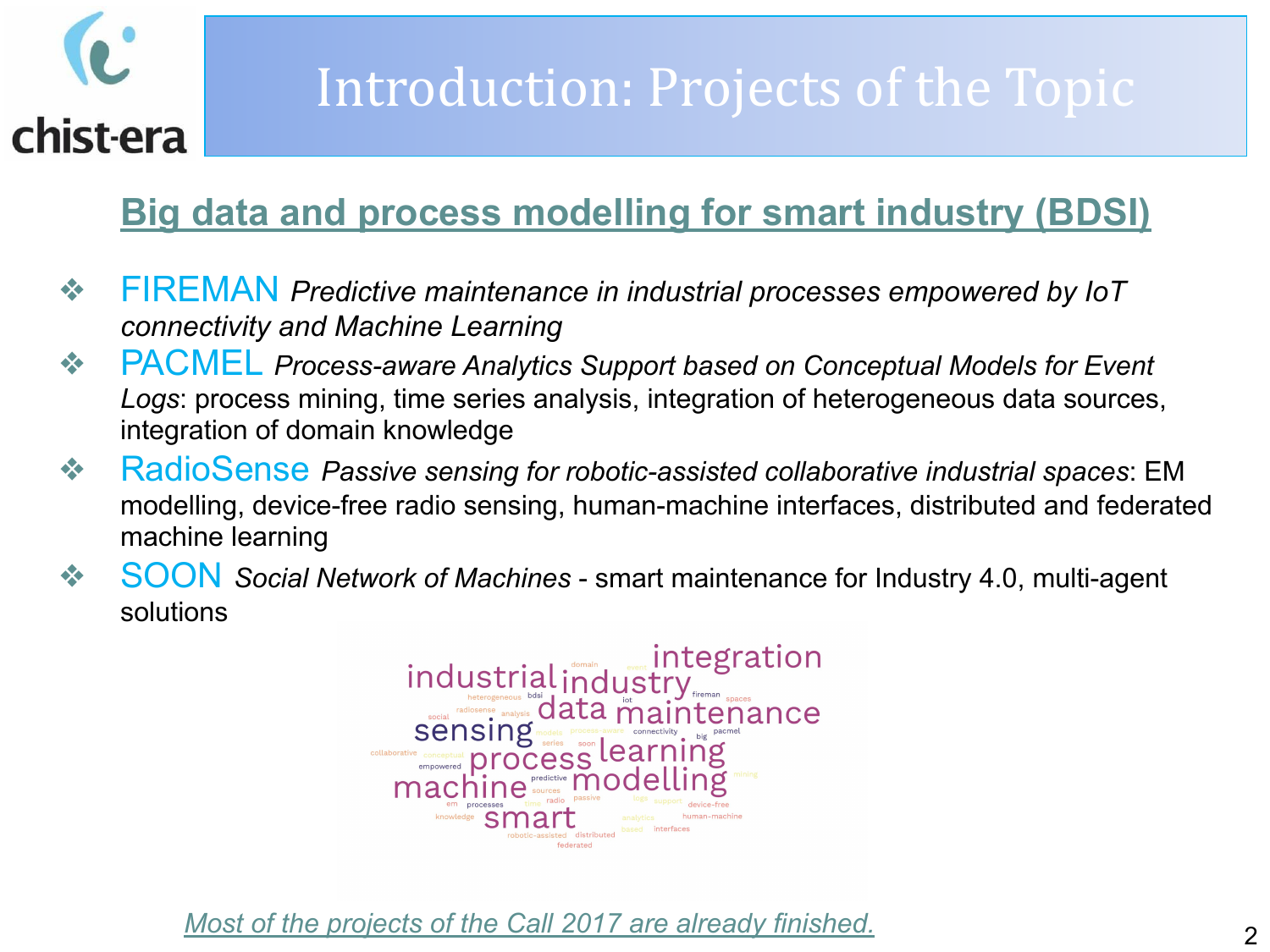## Major Achievements and Outputs - I

#### **Publications**

chist-era

Int. peer reviewed venues and journals: >120

#### **Demonstrators**

- ❖ Environmental radio-sensing in an industrial environment (localization, gesture, ranging)
- ❖ Failure & asset condition monitoring and detection prototypes (e.g., for grid-forming converters)
- ❖ Process simulators and optimization algorithms
- ❖ Event-driven sampling in industrial environments (e.g., microgrids) and 5G test networks (5GTN)



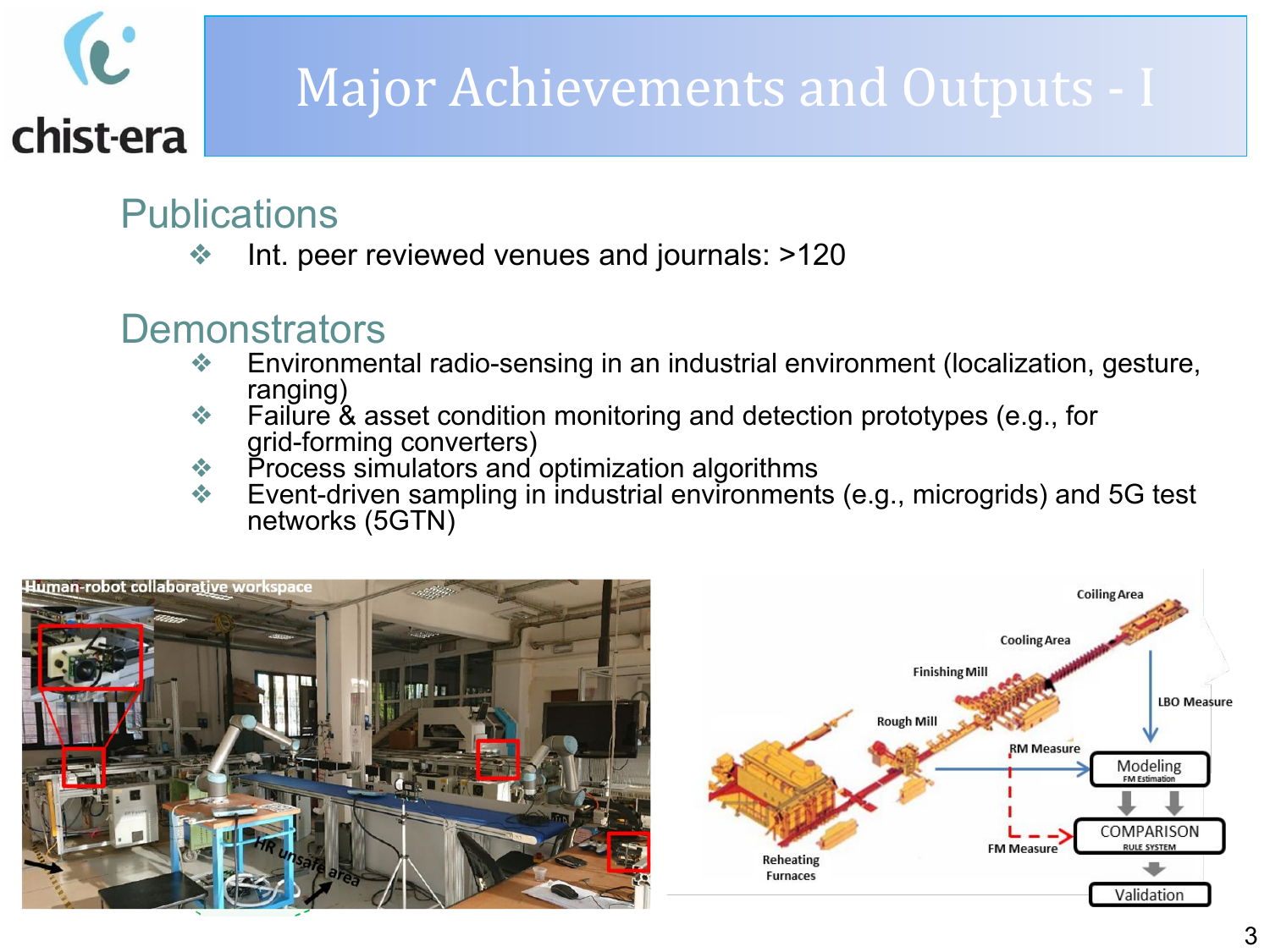## Major Achievements and Outputs - II

#### Open source software tools

- ❖ Novel ML/AI algorithms (centralized, federated, distributed)
- ❖ Open data sets, Open source code (github), and containers (docker)
- ❖ Knowledge Augmented Clustering (KnAC)

#### Areas of impact

chist-era

- ❖ Industrial process monitoring, optimization, validation
- ❖ Smart/Predictive maintenance
- ❖ Environmental monitoring and functional safety
- ❖ (Big) data processing
- ❖ Beyond-5G industrial connectivity enablers
- ❖ Products quality improvement





Signal processing

Convolutional analysis of spectrograms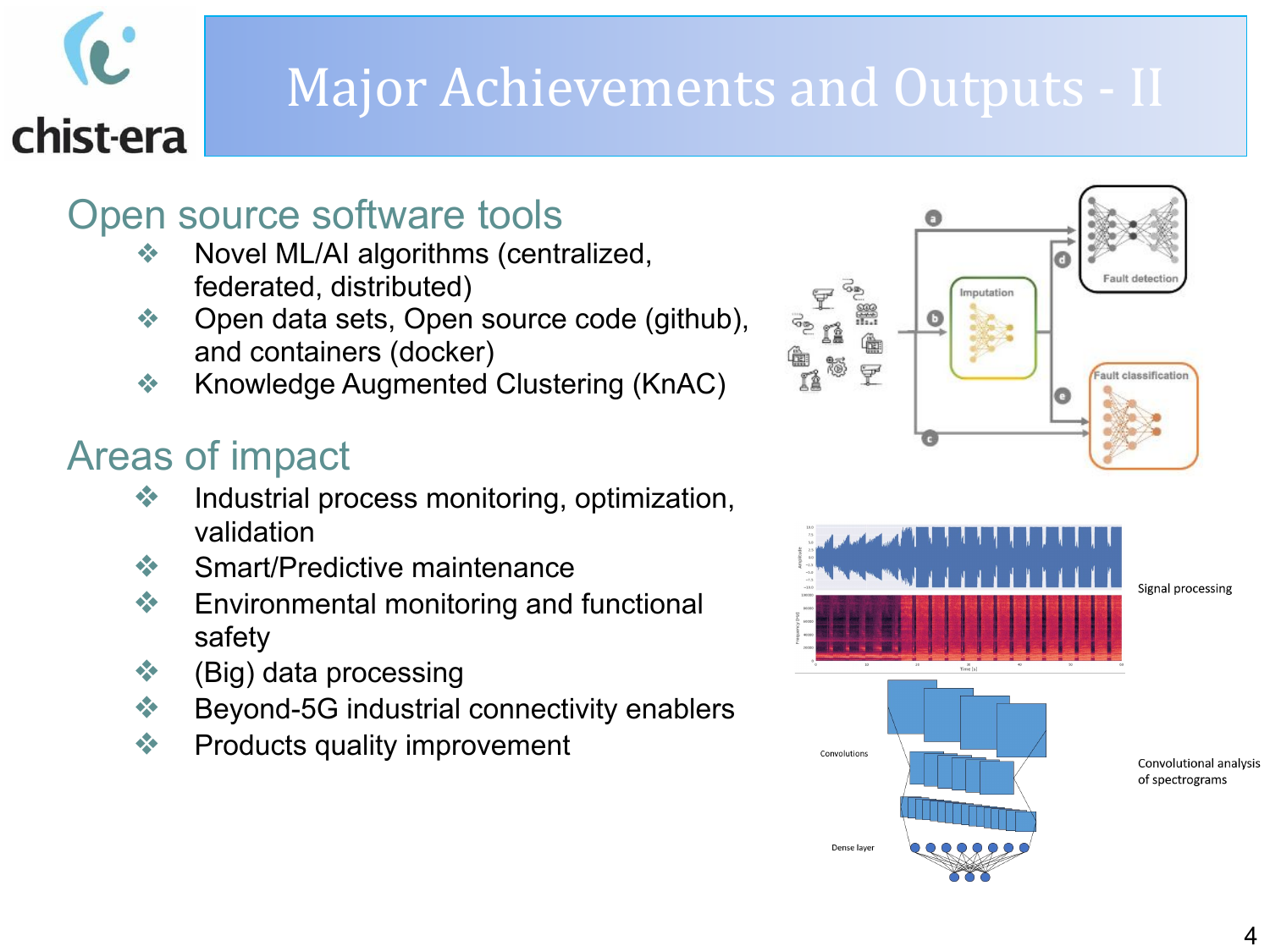## Upcoming Challenges and Needs - I

### Long-term vision

- ❖ Keep the human in the loop (HMI-HRI)
- ❖ Advances in next-generation networks & industrial connectivity
- ❖ New sustainable way of manufacturing through digitization
- ❖ Smart manufacturing (robotic assisted) and multi-agent systems

### Research methods

- ❖ Address limitations of current AI methods (centralized vs. distributed)
- ❖ Interpretable/explainable modules for actionable insights and decision-making
- ❖ Convergence in cyber-physical system modeling approaches
- ❖ Experimental validation of theoretical achievements
- **❖** Stream mining with industrial data
- ❖ Data and model-driven analysis (statistical, physical/electromagnetic modelling)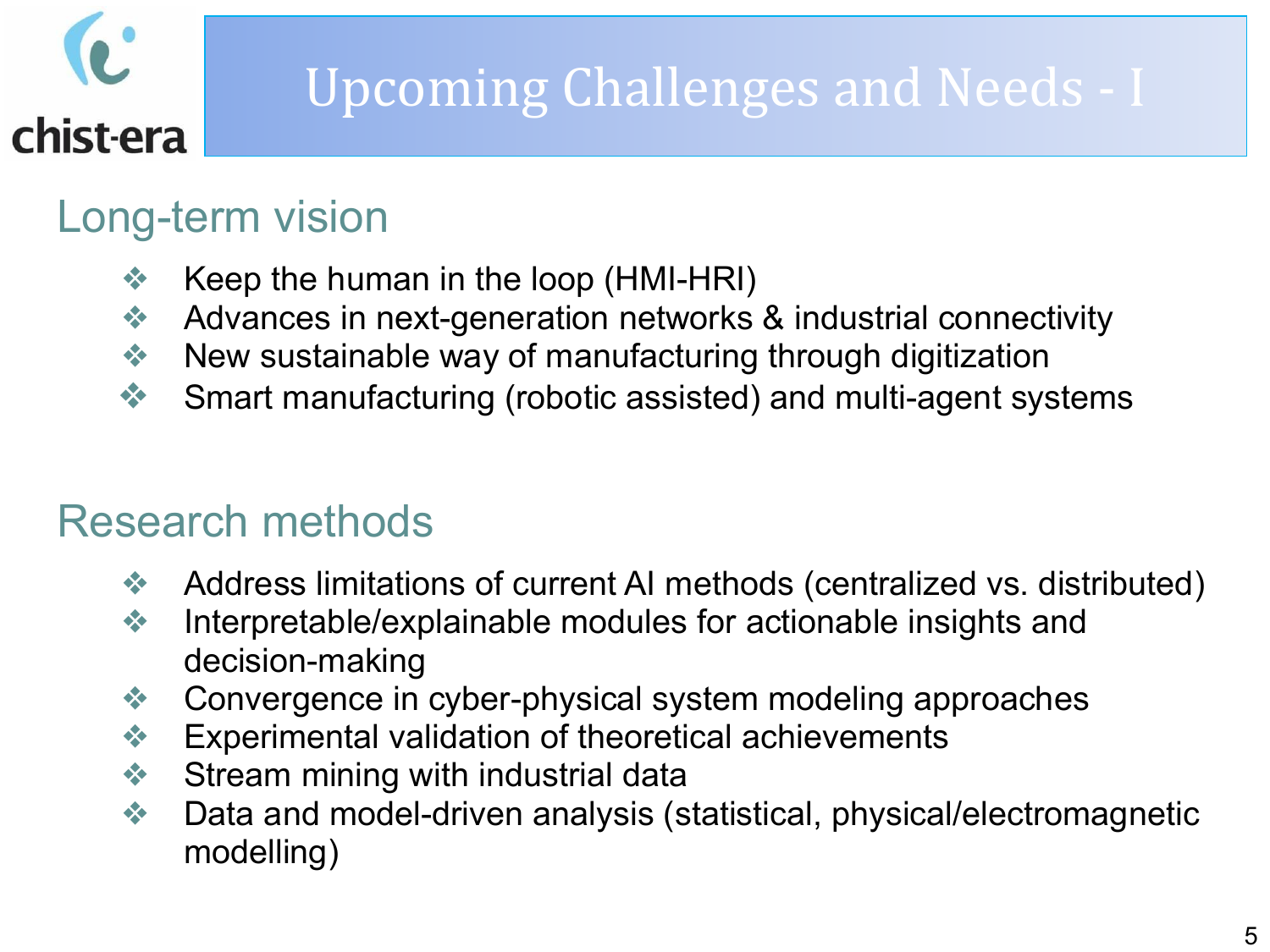## Upcoming Challenges and Needs - II

### **Interdisciplinarity**

chist-era

- ❖ Exchange of knowledge among cross-disciplinary teams
- ❖ Interplay between industry, academia and business
- ❖ Expertise sharing at a transnational level

### Results exploitation

- ❖ Collaboration in times of social distancing
- ❖ Pandemy-related delays impact the schedule of exploitation
- ❖ Implementation in the wild
- ❖ Experiments at real-world industrial infrastructures (high TRL)
- ❖ Follow-up proposals (Horizon EU, EIC transition)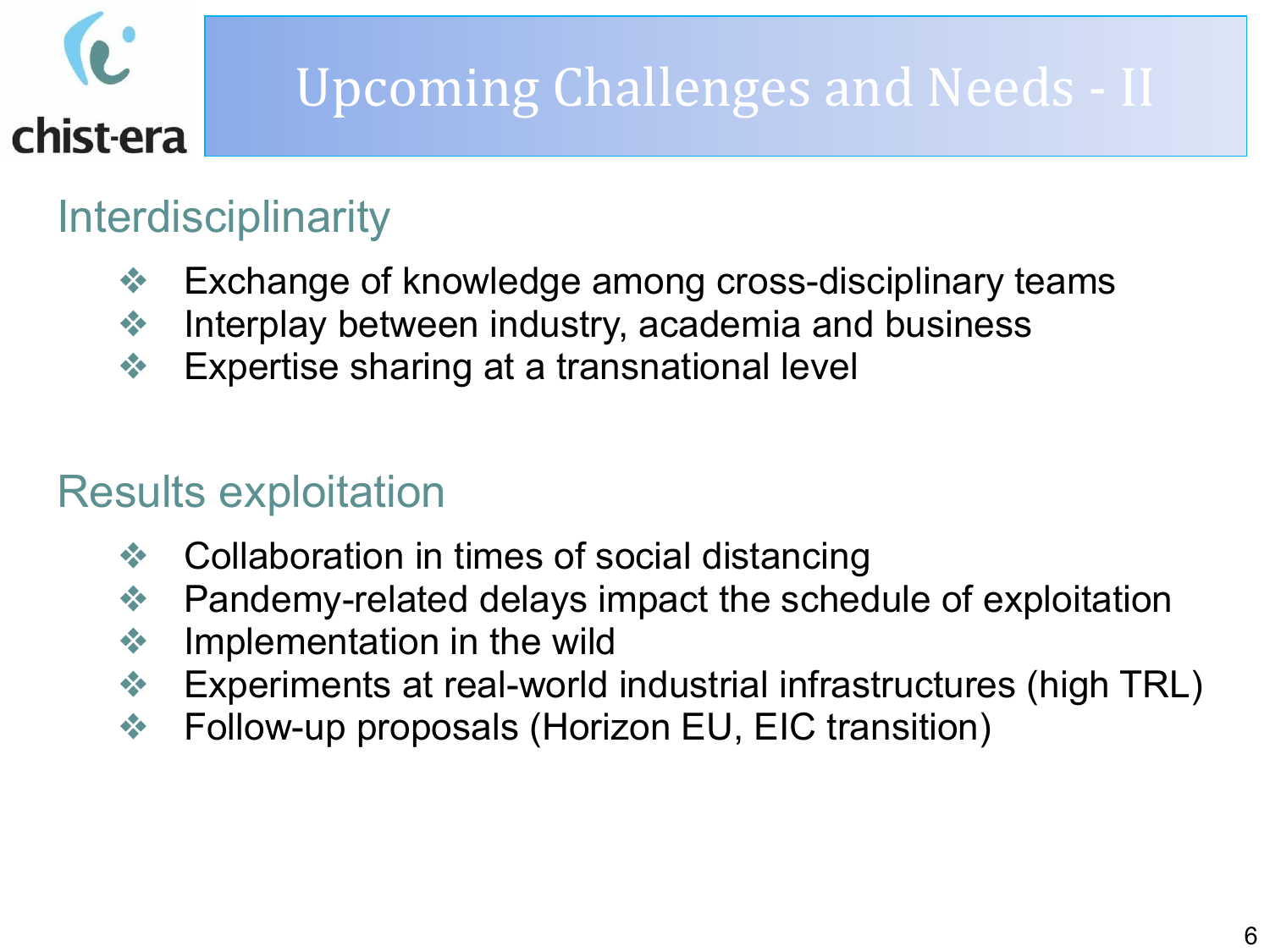Possible Roadmap

#### How to achieve the expected impact

- ❖ Active participation in standardization efforts
- ❖ Interaction with industrial stakeholders
- ❖ Collaboration with industrial partners to implement the results

#### Where to make available the outputs after the project

- ❖ Github, Dataport IEEE, Green open access databases
- ❖ Project webpages and social media

#### Potential users of the results

❖ Maintenance teams, factory owners, network operators, service providers, equipment manufacturers, software developers

#### How potential users will be contacted

- ❖ Networks of project partners
- ❖ Dissemination channels
- **❖** Open workshops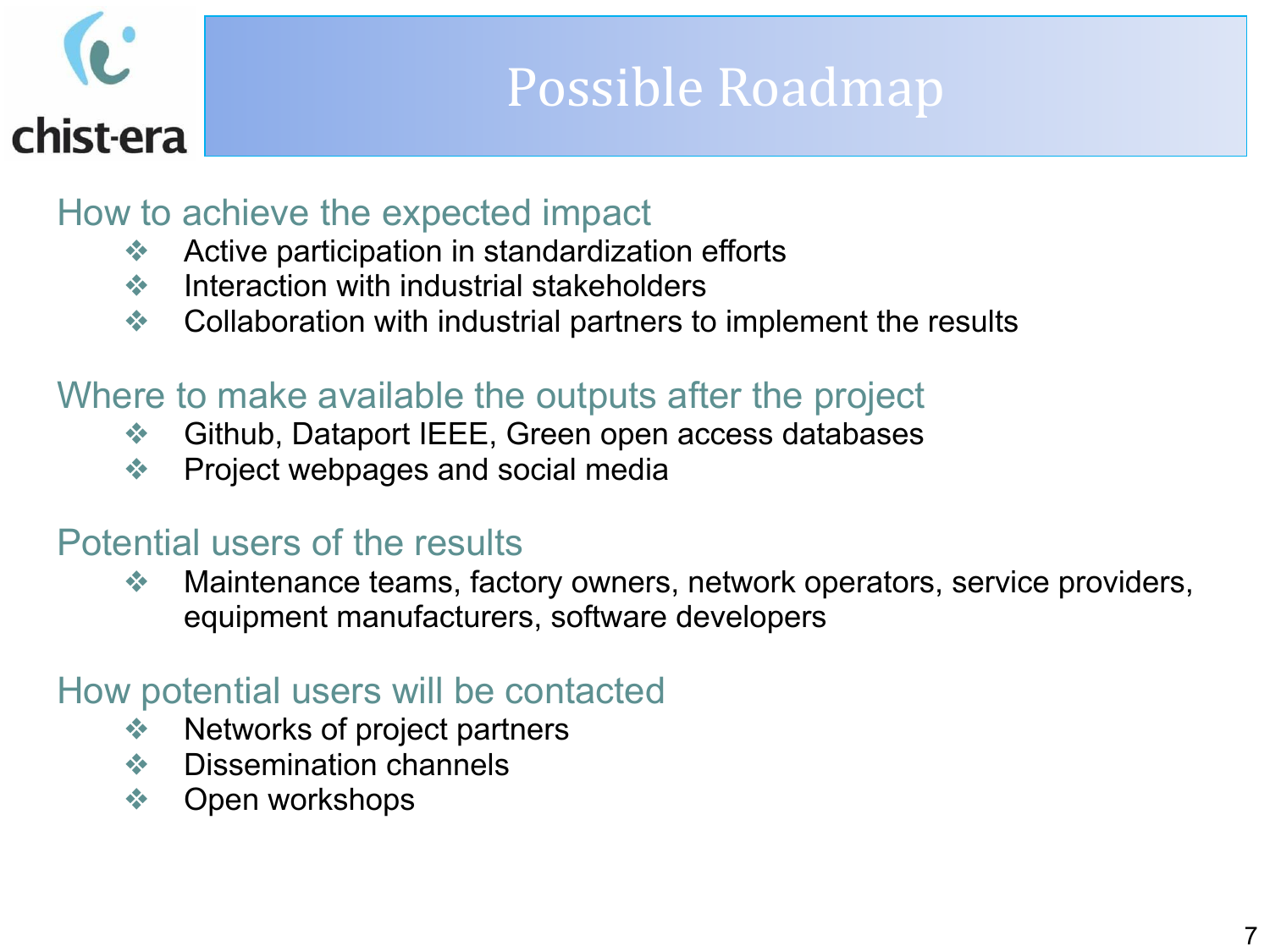

## Role of the CHIST-ERA Support

#### Reaching the main achievements of the project

- ❖ Expanding the scientific research at the European level
- ❖ CHIST-ERA personnel very helpful and fast
- ❖ Extensions in response to COVID-19 have been possible

#### Creating added value of implementing the project

- ❖ Follow up process provide value to our projects
- ❖ Video contest (participation in competitions of 2021 & 2022)
- ❖ Support for Future Tech Week Open research seminars (2021, 2020, 2019)

#### Satisfaction with the international and national implementation

- ❖ Yearly CHIST-ERA project meetings good to exchange and collaborate
- ❖ Nice that the project size is virtually not limited by single maximum budget
- ❖ Topic selection process: very valuable due to alignment with scientific community (academia, industry, funder organizations, …)

#### Possible improvements

- ❖ Coordination of national Agencies: misaligned funding or project start;
	- Has been improved
- ❖ Some countries missing (e.g. Germany, Italy not every year)
- ❖ Industrial partners often not funded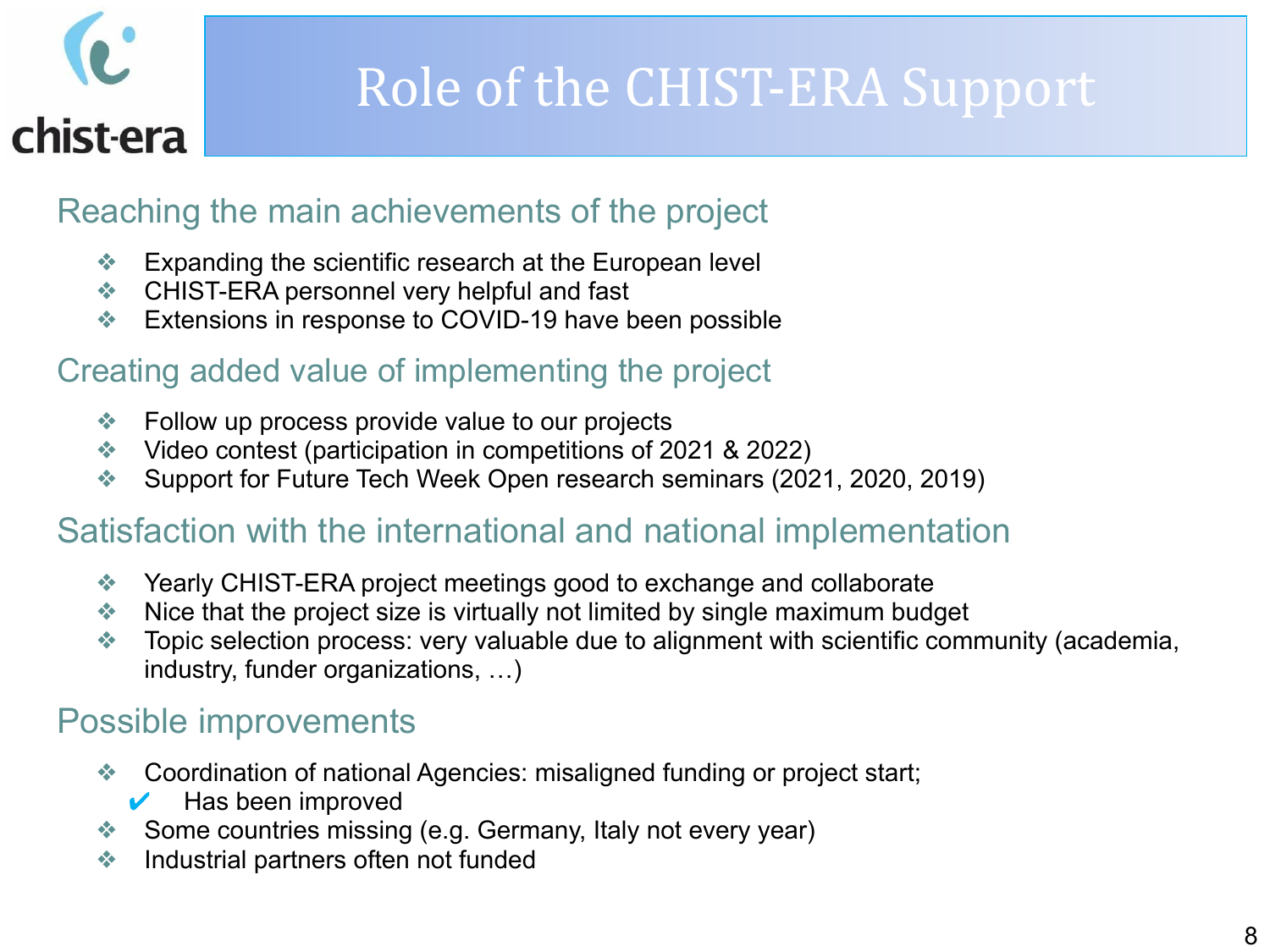

#### **Integration of RRI practices in the projects**

Consortium agreements describe the treating of some aspects

- ❖ Open Science: open data, standardized evaluation platforms, scientific "challenges"
- **EXA:** Science education: Academic courses and theses (BSc/MSc/PhD) on the addressed topics. Organization of training events and special sessions in international conferences. Also, organization of cross-project\* workshops.
- **Eublic engagement:** Raise public awareness via public webinars. Reach, stimulate and engage a critical mass of relevant stakeholders.
- ❖ Ethics: Responsibility towards environment, Discussions started with ethics experts on ethics in environmental sensing
- ❖ Governance: Discussion started with stakeholders in industry and TLC sectors

#### **Major hurdles to RRI implementation in the projects**

- ❖ Industry partners may be fearful of disseminating data and internal process description publicly
- ❖ Gender imbalance in ICT
- ❖ Limited access to public engagement and talks due to COVID-19 pandemic

<sup>\*</sup>https://soon.umfst.ro/rationality.html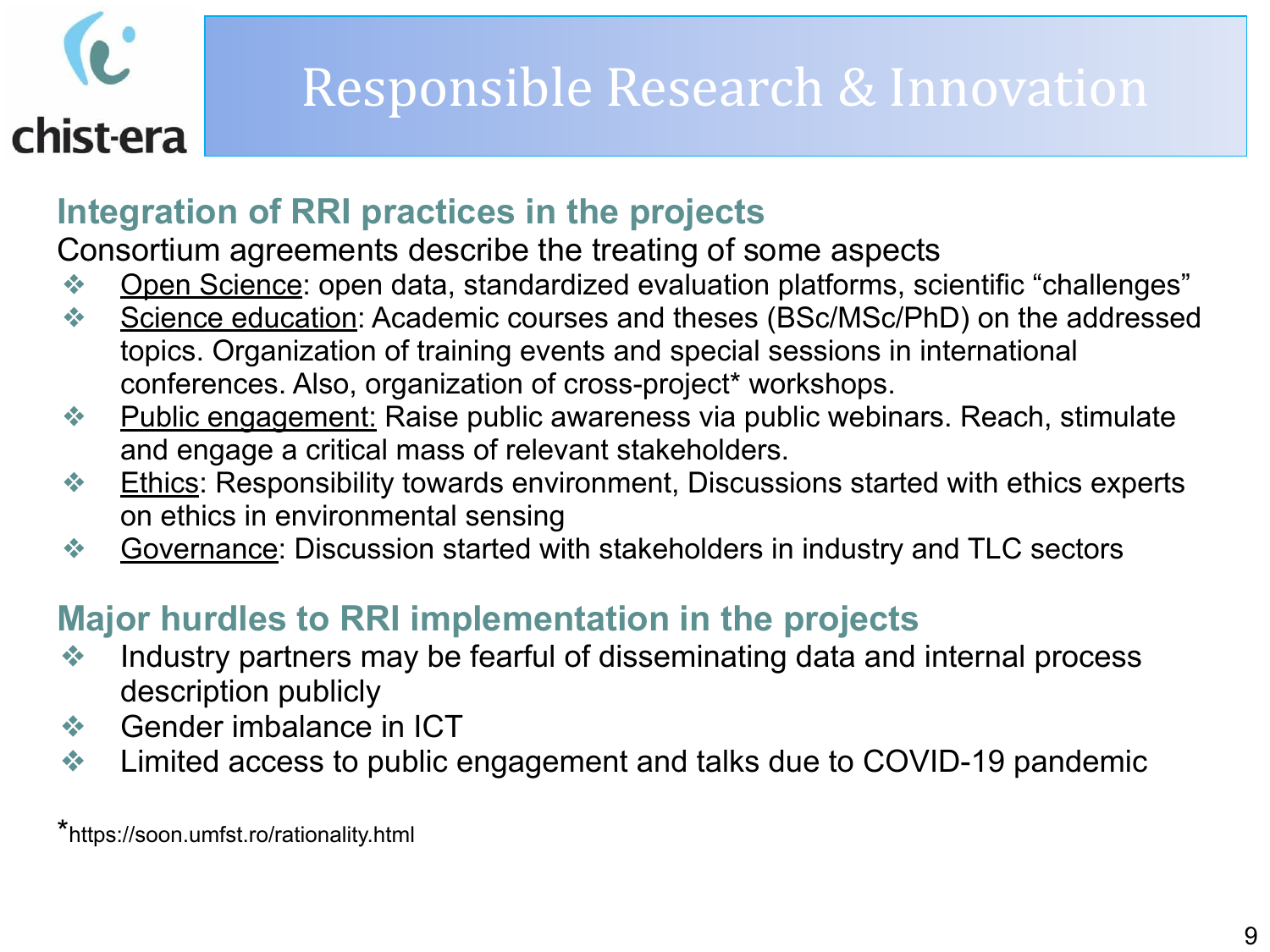## Open Science

#### Open Science practices

- **♦ DMP: implemented by majority of projects**<br>◆ OA publications: green open access at pul
- ❖ OA publications: green open access at public, University maintained databases (e.g., aaltodoc.aalto.fi)
- ◆ Open data sharing: github, IEEE DataPort\*, OpenAIRE, Zenodo\*\*\*<br>◆ Data repositories used: github\* arxiv Gitlab\*\*\*\* TechRxiv
- Data repositories used: github\*, arxiv, Gitlab\*\*\*\*, TechRxiv,

#### Obstacles to cope with good Open Science practices

- ❖ Industry reticence to share data
	- $\vee$  Data sets from industrial partners can sometimes not be shared
- ❖ Rules for Open Access funds vary across national funding agencies
- ❖ Not all publishers allow gold/green open access
- ❖ Academic recognition of other sources of open access different to SCI journals

#### Costs of implementing the Open Science practices

- ❖ Gold Open Access fees can be high (e.g., Elsevier's fee is 2,500 EUR)
- ❖ Supporting open data could be costly due to long term maintenance after project completion

**<sup>\*</sup>[https://github.com/5uperpalo/FIREMAN-project/blob/master/09\\_PowerConverter\\_dataset\\_preprocessing.ipynb](https://github.com/5uperpalo/FIREMAN-project/blob/master/09_PowerConverter_dataset_preprocessing.ipynb)**

**<sup>\*</sup> [https://github.com/labRadioVision,](https://github.com/labRadioVision) DOI: <https://dx.doi.org/10.21227/0wmc-hq36>**

**<sup>\*\*\*</sup> <https://zenodo.org/record/4459969#.YeEv4IRByh4>**

**<sup>\*\*\*\*</sup> <https://version.aalto.fi/gitlab/salamid1/sidelinkchanneldataset>**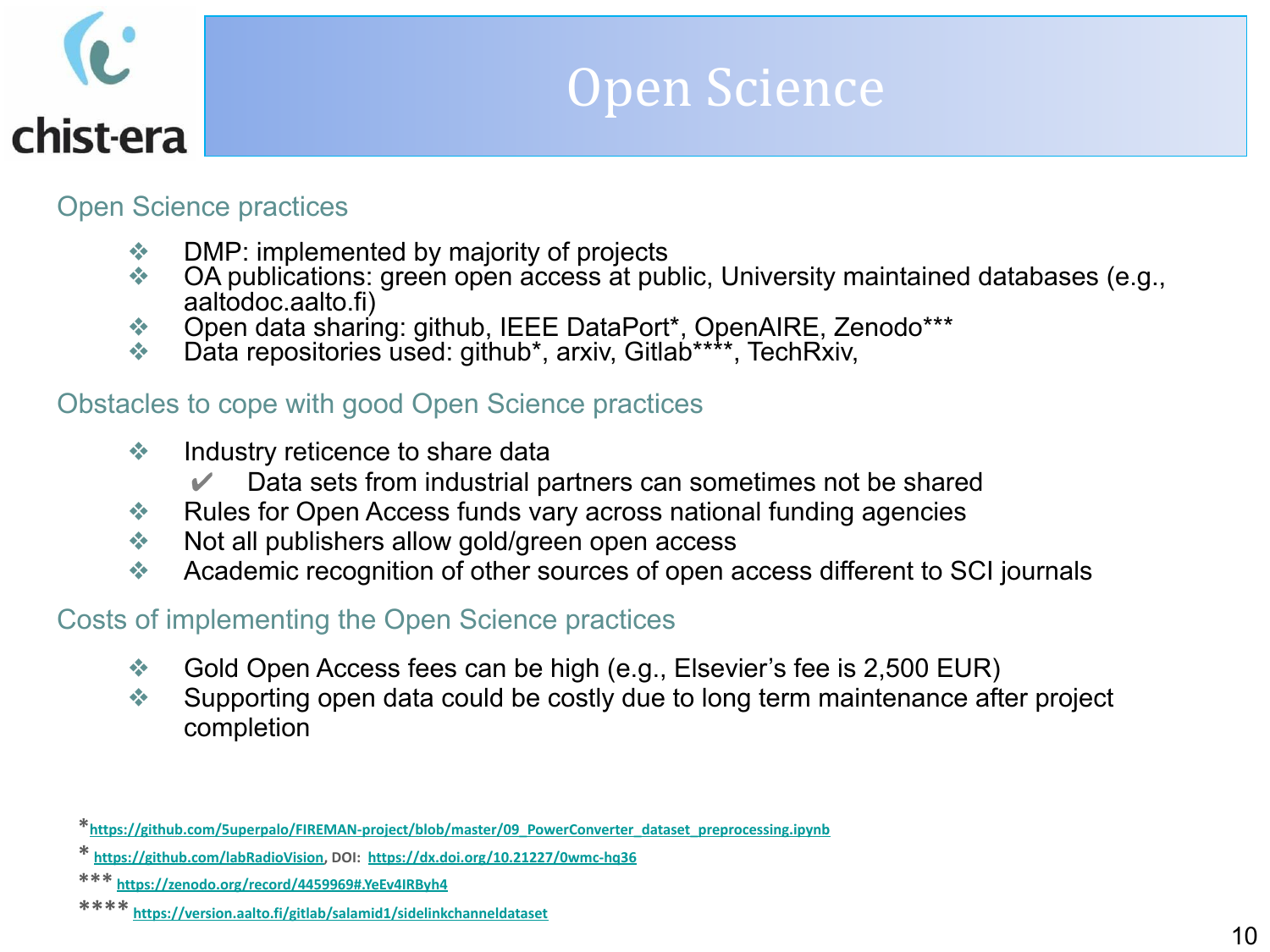## Technology Transfer

#### Challenges linked to exploitation, and IPR

- ❖ Difficulty transferring to other cases/scenarios
- ❖ (Often) Industry is not ready for our solutions! (No data available, no digitalization, etc.)
- ❖ Software can't be patented
	- Problems in case of disseminating details before patenting

#### Steps taken towards technology transfer

- ❖ Spin-offs:
	- Towards commercialisation of machine learning-based research via a thorough customer discovery and value proposition.
- ❖ Follow up projects at higher TRL
	- $\vee$  Already started & Novel proposals in the next months
	- $\vee$  Involvement of industrial partners (SMEs) and policy makers

#### Tension felt between technology transfer and Open Science

❖ Industrial, sensitive data